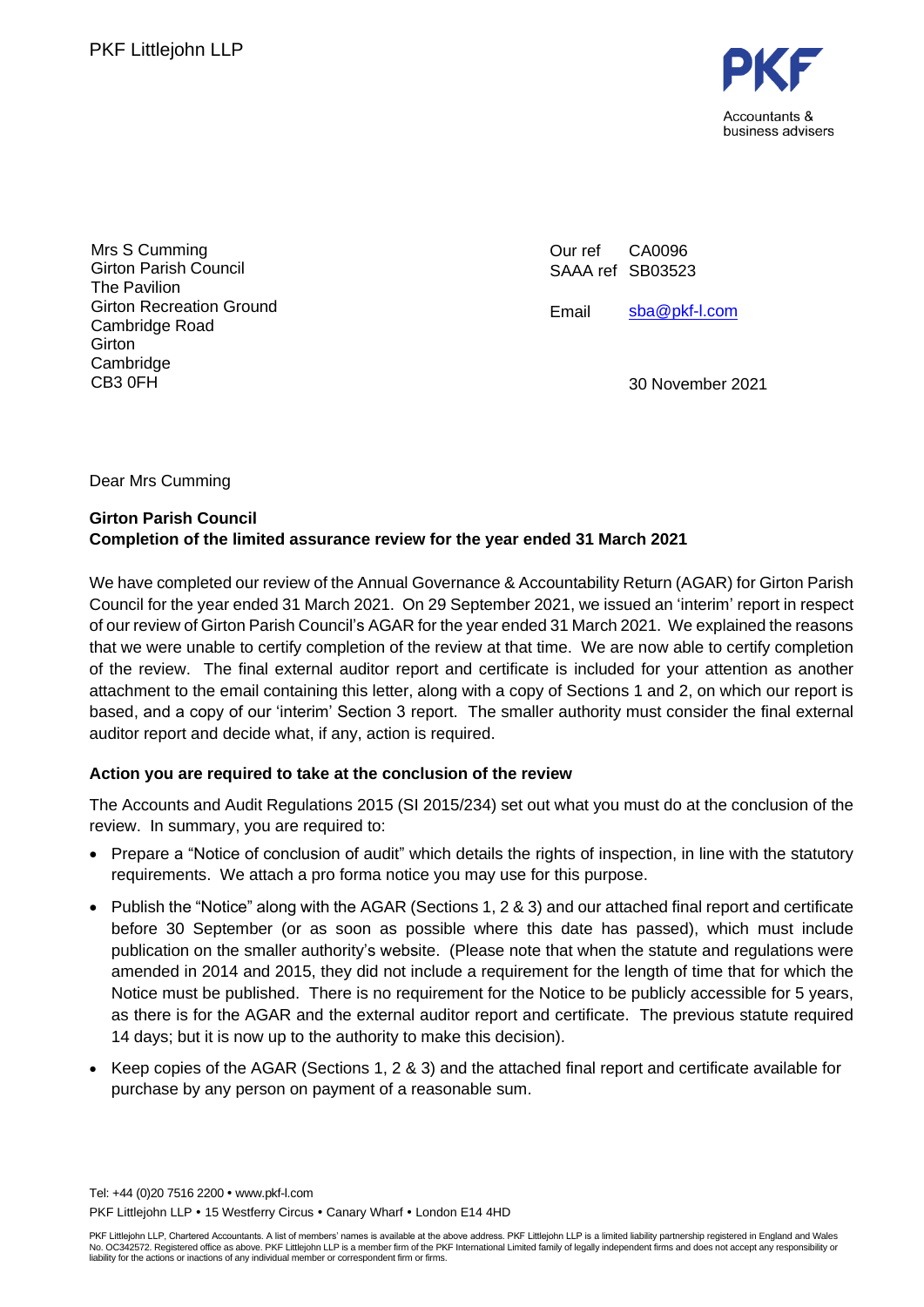• Ensure that Sections 1, 2 and 3, plus the attached final report and certificate, of the published AGAR remain available for public access for a period of not less than 5 years from the date of publication.

#### **Fee**

Where applicable, we enclose our second fee note for the review, which is in accordance with the fee scales set by Smaller Authorities' Audit Appointments Ltd. Please arrange for this to be paid **at the earliest opportunity** as well as the first fee note which was issued with our 'interim' external auditor report.

Additional charges are itemised on the fee note if applicable. These arise where either

- we were required to issue chaser letters and/or exercise our statutory powers due to a failure to provide an AGAR; or
- we had to seek clarification and/or correction to supporting documentation due to a mistake or omission by the smaller authority; or
- it was necessary for us to undertake additional work.

*Please return the remittance advice with your payment, which should be sent to:* **PKF Littlejohn LLP,**  Ref: Credit Control (SBA), 5<sup>th</sup> Floor, 15 Westferry Circus, Canary Wharf, London, E14 4HD. Please include the reference CA0096 or Girton Parish Council as a reference when paying by BACS.

#### **Feedback on 2020/21**

Please note that if you wish to provide feedback, our satisfaction survey template can be used, which is available on our website: [https://www.pkf-l.com/services/limited-assurance-regime/useful-information](https://www.pkf-l.com/services/limited-assurance-regime/useful-information-and-links/)[and-links/.](https://www.pkf-l.com/services/limited-assurance-regime/useful-information-and-links/)

Yours sincerely

 $AF$  LHy  $U$   $U$ 

PKF Littlejohn LLP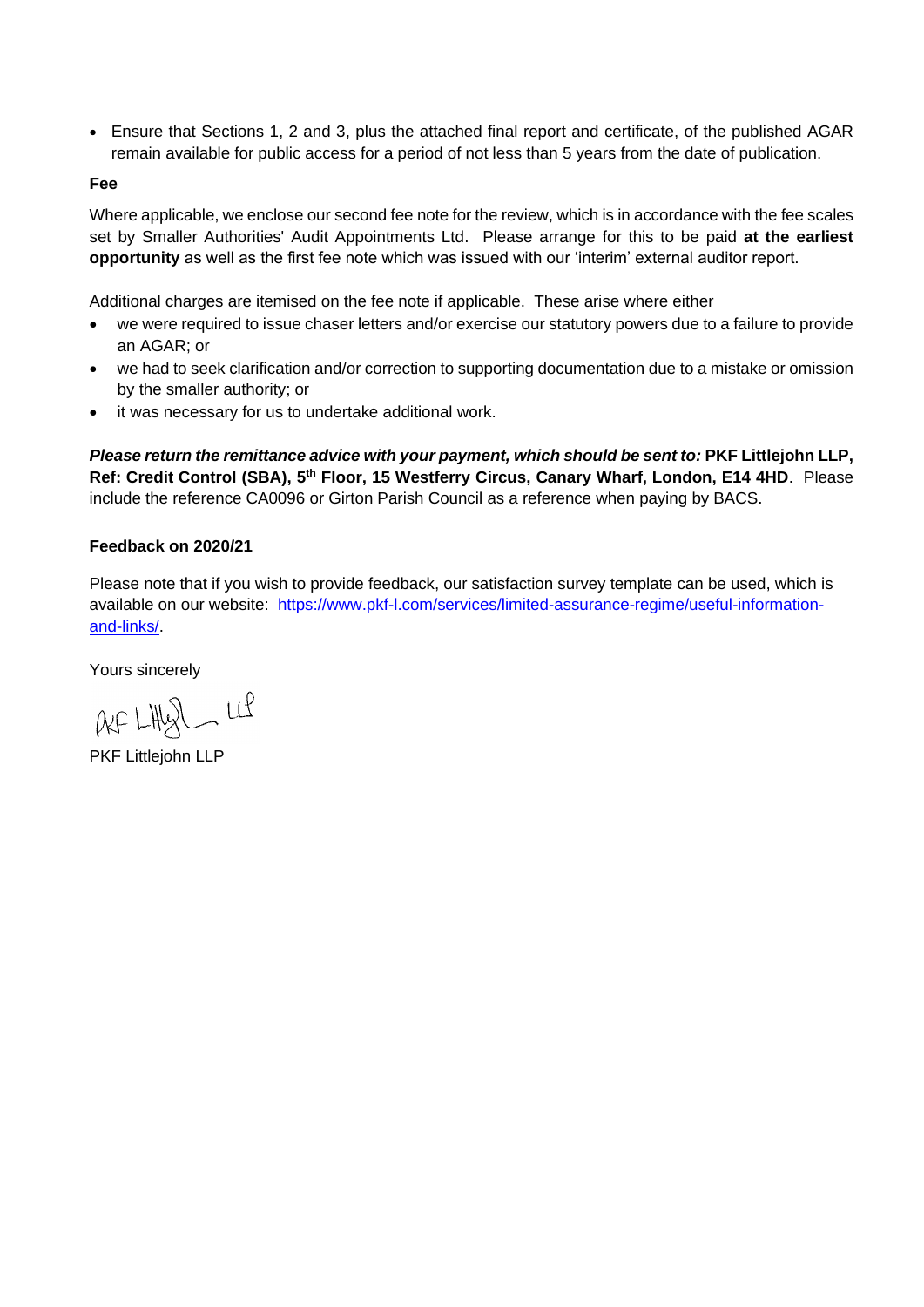## **Girton Parish Council**

# **Notice of conclusion of audit Annual Return for the year ended 31 March 2021**

Sections 20(2) and 25 of the Local Audit and Accountability Act 2014

Accounts and Audit Regulations 2015 (SI 2015/234)

|                           |                                                                                                                                                                                | <b>Notes</b> |                                                                                                                                                                                                                                                                                                                                  |
|---------------------------|--------------------------------------------------------------------------------------------------------------------------------------------------------------------------------|--------------|----------------------------------------------------------------------------------------------------------------------------------------------------------------------------------------------------------------------------------------------------------------------------------------------------------------------------------|
| $\mathbf{1}$ .            | The audit of accounts for Girton Parish Council for the year ended 31<br>March 2021 has been completed and the accounts have been published.                                   |              | This notice and Sections 1, 2 & 3<br>of the AGAR must be published<br>by 30 September. This must<br>include publication on the<br>smaller authority's website.<br>The smaller authority must<br>decide how long to publish the<br>Notice for: the AGAR and<br>external auditor report must be<br>publicly available for 5 years. |
| 2.                        | The Annual Governance & Accountability Return is available for<br>inspection by any local government elector of the area of Girton Parish<br><b>Council</b> on application to: |              |                                                                                                                                                                                                                                                                                                                                  |
| (a)                       |                                                                                                                                                                                |              | (a) Insert the name, position and<br>address of the person to whom<br>local government electors should<br>apply to inspect the AGAR                                                                                                                                                                                              |
| (b)                       |                                                                                                                                                                                |              | (b) Insert the hours during which<br>inspection rights may be<br>exercised                                                                                                                                                                                                                                                       |
| 3.                        | Copies will be provided to any person on payment of $f_{\text{max}}$ (c) for each<br>copy of the Annual Governance & Accountability Return.                                    |              | (c) Insert a reasonable sum for<br>copying costs                                                                                                                                                                                                                                                                                 |
| Announcement made by: (d) |                                                                                                                                                                                |              | (d) Insert the name and position of<br>person placing the notice                                                                                                                                                                                                                                                                 |
|                           | Date of announcement: (e)                                                                                                                                                      |              | (e) Insert the date of placing of the<br>notice                                                                                                                                                                                                                                                                                  |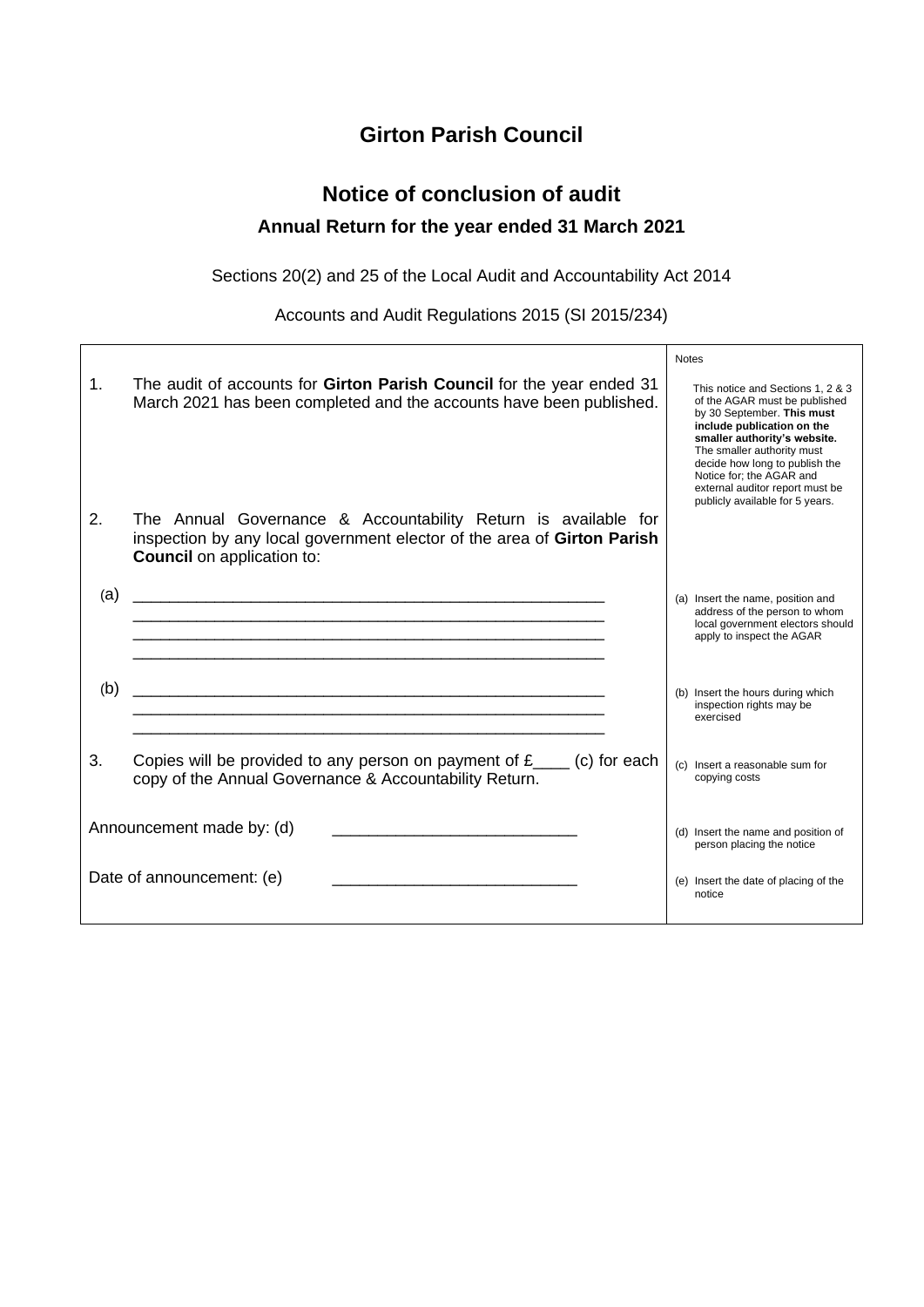

| Mrs S Cumming<br><b>Girton Parish Council</b><br>The Pavilion            | Our ref<br>SAAA ref | CA0096<br>SB03523<br>Invoice no: SB20214416 |
|--------------------------------------------------------------------------|---------------------|---------------------------------------------|
| <b>Girton Recreation Ground</b><br>Cambridge Road<br>Girton<br>Cambridge | VAT no:             | GB 440 4982 50                              |
| CB3 0FH                                                                  | Email               | sba@pkf-l.com                               |

30 November 2021

# **INVOICE**

Professional services rendered in connection with the following:

Limited assurance review of Annual Governance & Accountability Return for year ended 31 March 2021

Additional charges (where applicable) as detailed on attached appendix A

| Additional fees (where applicable) as detailed by separate cover | £0.00 |
|------------------------------------------------------------------|-------|
| <b>TOTAL NET</b>                                                 | £0.00 |
| VAT @ 20%                                                        | £0.00 |
| <b>TOTAL PAYABLE</b>                                             | £0.00 |

### **PAYMENT IS DUE ON RECEIPT OF INVOICE**

**For payments by cheque, please return the remittance advice with your payment to: PKF Littlejohn LLP, Credit Control (SBA), 5 th Floor, 15 Westferry Circus, Canary Wharf, London E14 4HD**

**For payments by credit transfer, our bank details are:-**

**HSBC Bank plc Sort Code: 40-02-31 Account number: 11070797 Account Name: PKF Littlejohn LLP Please include CA0096 or Girton Parish Council as the reference.**

**For account queries, contact [creditcontrol@pkf-l.com.](mailto:creditcontrol@pkf-l.com)**

Tel: +44 (0)20 7516 2200 www.pkf-l.com

PKF Littlejohn LLP • 15 Westferry Circus • Canary Wharf • London E14 4HD

PKF Littlejohn LLP, Chartered Accountants. A list of members' names is available at the above address. PKF Littlejohn LLP is a limited liability partnership registered in England and Wales<br>No. OC342572. Registered office a